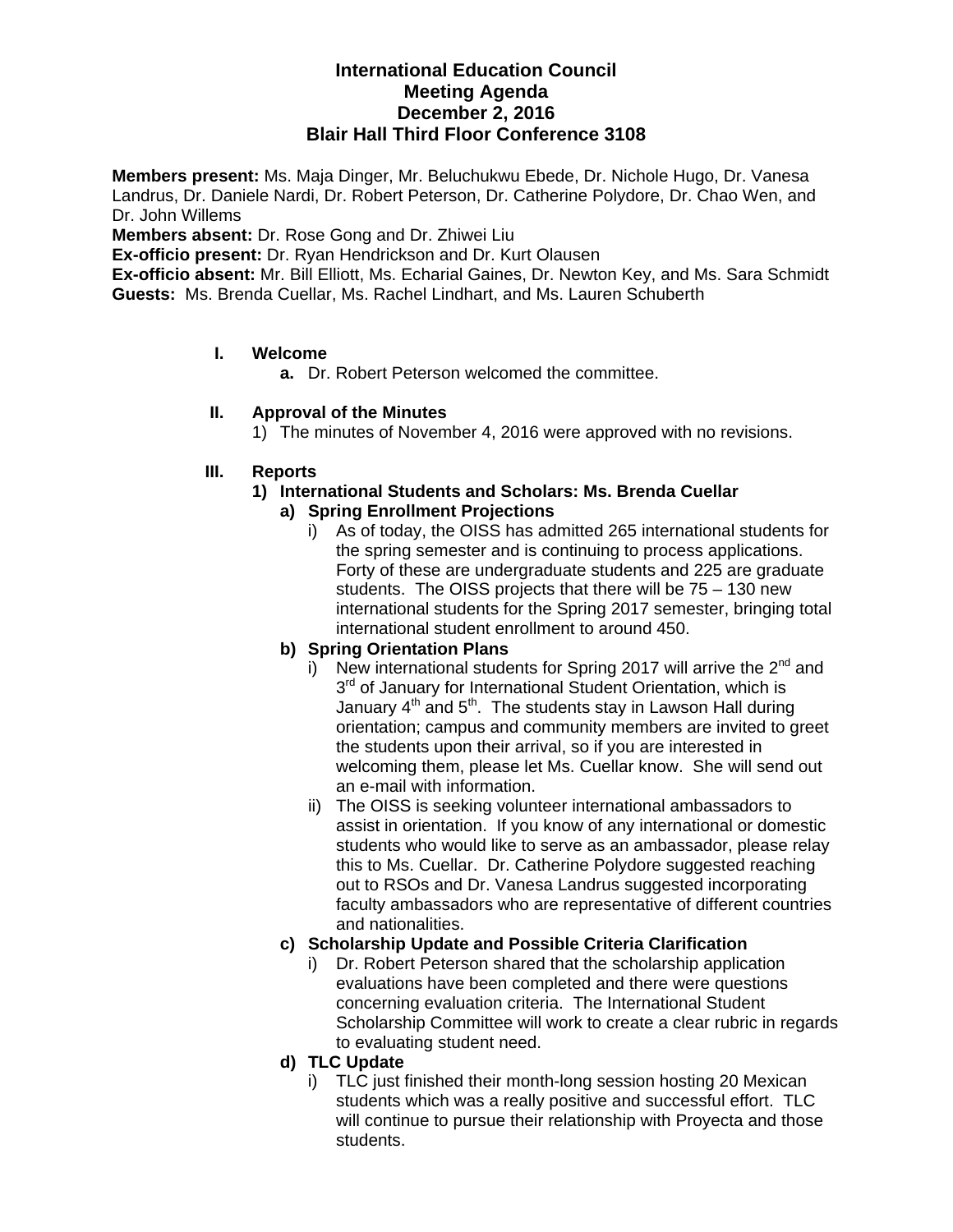- ii) In regards to EIU enrollment, TLC has students from China who only need to complete 1 session in January before they are eligible to enroll at the institution. Ms. Schuberth is meeting with OISS and Mr. Bill Elliott to discuss allowing them to complete the session in 3 weeks and starting at EIU for the spring semester immediately upon their completion with TLC.
- **e) AIS Update** 
	- i) This Saturday, December 3, AIS will be hosting a board game night for international students as the organization's end of the year event. This will take place in Pemberton Hall from 7 – 9 PM, IEC is invited. Mr. Beluchukwu Ebede thanked IEC for supporting AIS and they hope to continue to build this relationship. Elections will be held during this Friday's meeting and a new AIS President will take over.

# **2) Study Abroad: Dr. Kurt Olausen**

## **a) Passport Caravan**

i) The OSA Passport Caravan, which took place on November 9, sponsored free passports for 65 EIU students. The OSA has checks for 5 more students who were missing materials at the time and can return to claim them. It was a successful event.

## **b) Spring and Summer Program Updates**

i) There will be 24 students studying abroad during the Spring of 2017, which is an increase of two students from last spring. There are 20 applications in for Spring Break in Guatemala. The program deadline is today. Twenty students is the maximum quota, so any additional applicants will be waitlisted. There are currently 81 applications for summer faculty-led programs and 12 independent/exchange applications for Summer 2017.

# **c) CAA Update**

i) Dr. Olausen recently met with CAA. The CAA representatives shared they would like to be more involved in the process of reviewing and approving faculty led programs. They requested having a member of CAA on the Study Abroad Committee to assist in the approval of faculty led programs. Dr. Olausen brought this proposition to IEC to be voted upon. A discussion amongst the council ensued. Dr. Olausen will relay the consensus of the council to CAA and work to improve communication between the OSA and CAA.

# **d) Possible Collaborations**

i) Dr. Olausen spoke with the study abroad office at Western Illinois University about potential future collaborations, especially in regards to faculty-led program enrollment. He also shared that many of Western's faculty-led programs begin coursework in the spring semester to prepare students for a summer study abroad program. Dr. Peterson expressed his interest in further exploring a model of this style.

# **3) Dean's Report: Dr. Ryan Hendrickson**

- **a) Tuition Rate Partnership Proposal for International Partners** 
	- i) Dr. Hendrickson distributed copies of the Tuition Rate Partnership Proposal for International Partners that was presented to the Board of Trustees. This proposal has gone through a preliminary reading and will be voted upon during the January Board of Trustees meeting.